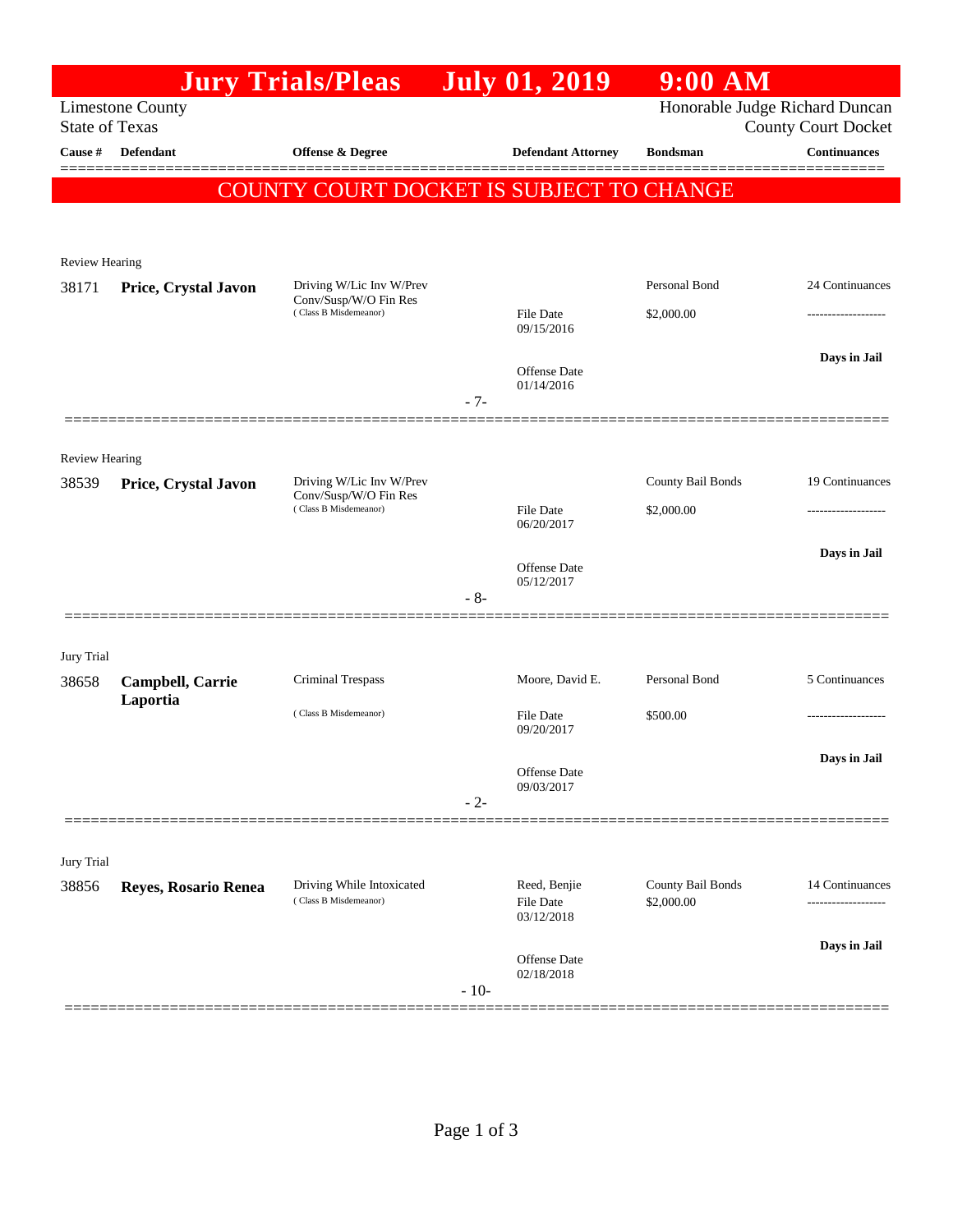|                                                  |                      | <b>Jury Trials/Pleas</b>                                               | <b>July 01, 2019</b>           | $9:00$ AM                                                    |                     |
|--------------------------------------------------|----------------------|------------------------------------------------------------------------|--------------------------------|--------------------------------------------------------------|---------------------|
| <b>Limestone County</b><br><b>State of Texas</b> |                      |                                                                        |                                | Honorable Judge Richard Duncan<br><b>County Court Docket</b> |                     |
| Cause #                                          | <b>Defendant</b>     | Offense & Degree                                                       | <b>Defendant Attorney</b>      | <b>Bondsman</b>                                              | <b>Continuances</b> |
|                                                  |                      | COUNTY COURT DOCKET IS SUBJECT TO CHANGE                               |                                |                                                              | ======              |
|                                                  |                      |                                                                        |                                |                                                              |                     |
| Jury Trial                                       |                      |                                                                        |                                |                                                              |                     |
| 39012                                            | Martinez, Adrian     | Assault Causes Bodily Injury Family<br>Member                          | Tate, Greg                     | County Bail Bonds                                            | 4 Continuances      |
|                                                  |                      | (Class A Misdemeanor)                                                  | File Date<br>07/11/2018        | \$3,000.00                                                   |                     |
|                                                  |                      |                                                                        | Offense Date                   |                                                              | Days in Jail        |
|                                                  |                      | $-5-$                                                                  | 05/27/2018                     |                                                              |                     |
|                                                  |                      |                                                                        |                                |                                                              |                     |
| Jury Trial                                       |                      |                                                                        |                                |                                                              |                     |
| 39056                                            | <b>Ramirez, Rene</b> | Driving W/Lic Inv W/Prev<br>Conv/Susp/W/O Fin Res                      |                                | County Bail Bonds                                            | 6 Continuances      |
|                                                  |                      | (Class B Misdemeanor)                                                  | File Date<br>08/21/2018        | \$2,000.00                                                   |                     |
|                                                  |                      |                                                                        | <b>Offense Date</b>            |                                                              | Days in Jail        |
|                                                  |                      | $-9-$                                                                  | 07/03/2018                     |                                                              |                     |
|                                                  |                      |                                                                        |                                |                                                              |                     |
| Jury Trial                                       | Menendez, Joel       | Assault Causes Bodily Injury Family<br>Member<br>(Class A Misdemeanor) | Reed, Stephen M.               | County Bail Bonds                                            | 6 Continuances      |
| 39159                                            |                      |                                                                        | File Date                      | \$3,000.00                                                   |                     |
|                                                  |                      |                                                                        | 11/16/2018                     |                                                              |                     |
|                                                  |                      |                                                                        | Offense Date<br>10/11/2018     |                                                              | Days in Jail        |
|                                                  |                      | $-6-$                                                                  |                                |                                                              |                     |
|                                                  |                      |                                                                        |                                |                                                              |                     |
| Jury Trial<br>39214                              | Ferrell, Travis Earl | Poss Cs Pg 2-a <= 20z                                                  |                                | County Bail Bonds                                            | 4 Continuances      |
|                                                  |                      | (Class B Misdemeanor)                                                  | <b>File Date</b><br>01/04/2019 | \$1,500.00                                                   |                     |
|                                                  |                      |                                                                        | <b>Offense Date</b>            |                                                              | Days in Jail        |
|                                                  |                      | - 4-                                                                   | 10/30/2018                     |                                                              |                     |
|                                                  |                      |                                                                        |                                |                                                              |                     |